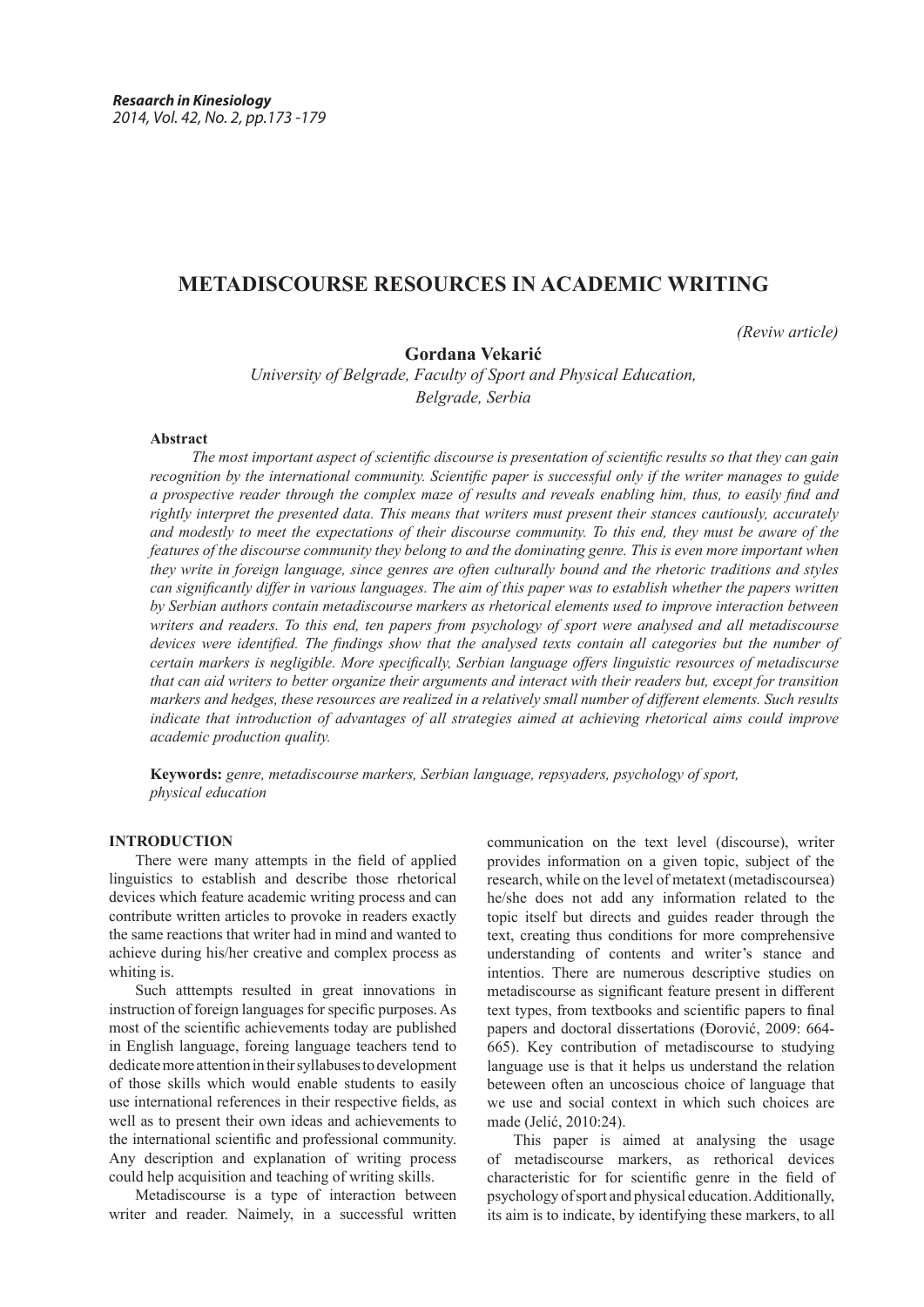those rhetorical means available in Serbian language, as well as their functions, which can help scholars to improve the quality of their papers.

Corpus analysis will provide data on occurrence of metadiscourse markers in scientific papers in the field of psychology of sport and physical education written in Serbian language.

# **METHODS**

This part provides the description of data processing and theoretical model used to analyse Metadiscourse markers in Serbian scientific papers that are subject of this research corpus. Due to paper volume and model complexity, we shall not deal with quantitative aspect of their use or distribution of the units found in the corpus according to the frequency of their use. Instead, we shall only list the categories realized with most different devices and analyse them morphologically and/or syntaxically

Hyland (2005:16), who provided a metadiscourse classification fundamental for numerous contrastive studies states that the concept of metadiscourse has enormous potential to include those language features which describe not only how we organize our own ideas but how we connect to our listeners or readers. Therefore, he proposes clearly a reader-oriented approach intended to guide readers through text and he states this as one of the most important tasks for authors.

Hyland (2005:38) differentiates propositional content and materials used to organize such content and to express writer's believes and stances, and the latter is termed metadiscourse. Such a distinction was a starting point of his theory which resulted in a functional approach that understand metadiscourse as a way in which writer relates to the text, to him/herself and to the readers. He identified two dimensions, each containing five broad sub-categories.

Interactive dimension refers to writer's awareness about his intended audience and the resources he uses to organize discourse and adapt it to his/her readers' needs in order to enable them to understand best his interpretations and aims. Their deployment helps organize propositional content in more coherent and convincing manner (Hyland, 2005:50). To this end, the following rhetorical resources of interactive dimension with the related functions are identified:

1. transition markers help readers to interpret pragmatic connections between steps in an argument and links between the ideas;

2. frame markers signal text boundaries or elements of schematic text structure.

3. endophoric markers are expressions which refer to other parts of the text, used by the author to aid text understanding and supporting arguments, by referring to earlier material or by anticipating something yet to be expressed.

4. evidentials in academic writing serve to refer to other reliable sources so that the author can show another sources that affected his arguments .

5. code glosses supply additional information, by rephrasing, explaining or elaborating what has been said in order to ensure the reader is able to interpret the writer's intentions.

Interactional dimension refers to author's perspctive of interaction with readers, giving them opportunity to contribute to text interpretation. They control the level of personality in a text. This dimension also has five subcategories (Hyland, 2005:52).

1. hedges which "mitigate the force of proposition, express respect, signal insecurity etc." (Hyland, 1998:156). When using hedges, writers withhold responsibility for their own reasoning. These markers deal with the interpersonal relationship between the writer and reader, and allow reader to participate in a dialogue and give them opportunity to assess the value of the propositional content (Hyland, 1998:170).

2. boosters enable writers to reject conflicting views and express their certainty in what they say.

3. attitude markers refer rather the writer's affective attitude to prepositions.

4. self mention refers to the degree of author's explicit presence in the text

5. engagement markers are those linguistic devices used to explicitly address readers aimed at including them as discourse participants.

The material used for the analysis of metadiscourse markers consists of ten scientific papers written in Serbian by the experts in psychology of physical activity, published in national journals and conference proceedings in the period form 2002 to 2012. *(Fizička kultura, Zbornik instituta za pedagoških istraživanja, Psihologija, Engrami, Primenjena psihologija, Aktuelno u praksi, Pedagoška stvarnost*). The articles were selected randomly but they were all research articles. The presented examples are presented in original sentence they appear in.

#### **RESULTS AND DISCUSSION**

From the material in Serbian language, all formalgrammatical units that present potential metadiscourse elements were selected and classified in categories according to their functions i.e., the model provided by Hyland.

Transition markers were the most represented markers in the analysed material. 42 different realizations were found with the function to organize propositional content in such a way as to provide a coherent text, understandable and interpretable for the reader. These are:

*I, MEĐUTIM, KAO I, TAKOĐE, DAKLE, NAIME, IAKO, ALI I, DOK, KAKO …. TAKO I, NAPROTIV, PAK, PRI TOME, PORED, ALI, IPAK, STOGA, PORED TOGA, MADA, ZA RAZLIKU OD, PREMA TOME, TE, PREMDA, U POREĐENjU SA, KAO ŠTO SU, S DRUGE STRANE, NE U VEĆ U, U ODNOSU NA, ČAK, NASUPROT, ISTO TAKO, PA, OSIM TOGA, ZAPRAVO, OTUDA, S JEDNE/DRUGE*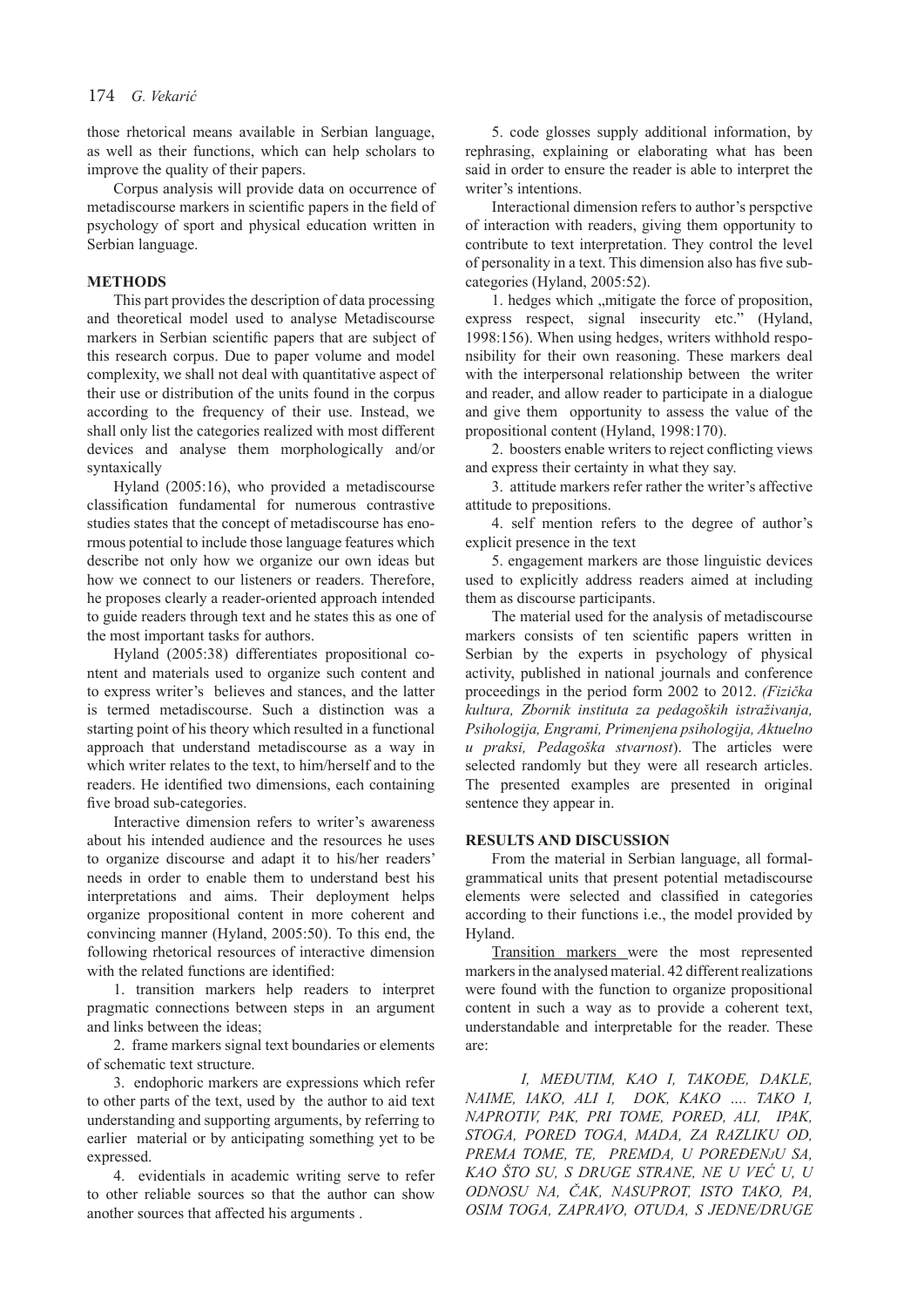*STRANE, NE SAMO, VEĆ I , ČAK I , UZ …I , U ODNOSU NA, U ISTO VREME*

Hyland (2005) further classifies these markers into ones that serve writer to add new elements to his/ her argument, to mark arguments as either similar or different and to tell readers that a conclusion is being drawn or that an argument is being countered. This led to further classification of the found markers which is presented in Table 1.

*1. Premda bavljenje sportom može doneti koristi adolescentima oba pola,dobijeni rezultati sugerišu da bavljenje sportom posebno pozitivno utiče na selfkoncept pripadnika muškog pola.*

*2. Naime, fizičko vaspitanje je jedini predmet u školi koji učenicima daje mogućnosti za učenje motornih veština,razvoj fizičke kondicije i razumevanje fizičke aktivnosti.* 

*3. Adolescentkinje koje se ne bave sportom postižu niže skorove u odnosu na svoje vršnjakinje sportistkinje u svim varijablama (sem procene poslovne komptencije), međutim, skorovi adolescentkinja nesportistkinja su viši u odnosu na adolescente nesportiste (u svim domenima osim u proceni sportske kompetentnosti).*

*4. Zapravo, između fizičkog vaspitanja i sporta često se stavlja (ili prećutno podrazumeva) znak jednakosti.*

*5. Prema tome, istraživane varijable bavljenja sportom su:…..*

It can be seen that most of these markers are modal particles and full modal expressions for expressing personal stance or any other stressing, confirming or countering (according to Stevanović, 1986: 383).

Particularly frequently used are the phraseological expressions: *S OBZIROM NA TO DA + VERB and S OBZIROM NA + NOUN*

*6. S obzirom na zastupljenost i važne razvojne implikacije nespretnosti kod dece škol-skog uzrasta, u radu će biti prezentovana aktuelna naučna saznanja vezana za dijag-nostiku, etiologiju, komorbiditet,* 

*razvojnu perspektivu i tretman DCD, te podršku koju škola može da obezbedi deci sa DCD.* 

We have also noted that in many cases they were used inconsistently and

wrongly, in the form: *S OBZIROM DA* + noun/verb.

*7. S obzirom da u većini slučajeva deca ne "prerastu" probleme sa motornom koordinacijom, kao i da postoji značajan rizik od sekundarnih problema (slabije školsko postignuće, mocionalni i socijalni problemi), rana identifikacija DCD kod dece je veoma važna.*

The most frequent markers found in the analysed corpus were: *međutim, dakle, kao i, takođe and naime*  while other realizatons appear far less frequently. In selecting the examples, it was note that diversity in particular papers is actually limited and the writers usually decide to use one marker and then they frequently repeat it so it would be advisable to introduce them different possibilities available dot them.

Frame markers aslo make discours more understandable to readers because they serve to sequence, label text, predict or shift arguments. The markers from the corpus are used to:

while no frame markers were find in the corpus that serve to explicitly lable text phases (for example: *u ovom poglavnju, na kraju, kao zaključak, da rezimiramo*).

Most frequently used parts of speech for the first group of markers are: ordinal numbers, adverbs, prepositions, verb adverbs and propositional/adverbial expressions.

The second group consists of sentences which are complemented with object (goals to be announced).

*8. Pored struktura razlika u afektivno-motivacionim dispozicijama sportista s obzirom na nivo uspeha, ovaj rad će se baviti i strukturom razlika s obzirom na prirodu sporta.*

*9. I na kraju, ali ne manje važan faktor, jeste manifestovanje poverenja u svoju decu i njihove sposobnosti i na taj način jačanje i ohrabrivanje njihovog samopouzdanja.*

*Table 1: Classification of transition markers according to Hyland (2005)*

| Addition                                             | Comparison                                          | Consequence                |
|------------------------------------------------------|-----------------------------------------------------|----------------------------|
| I, KAO I, ALI, ALI I, TE, KAO                        | MEĐUTIM, TAKOĐE, DOK, KAKO                          | DAKLE, NAIME, IPAK, STOGA, |
| ŠTO SU, PORED (TOGA), NE<br>SAMO  VEĆ I, ČAK I, UZI, | TAKO I, NAPROTIV, MADA,<br>ZA RAZLIKU OD, PREMDA, U | PREMA TOME, ZAPRAVO        |
| PRI TOME, U ISTO VREME                               | POREĐENJU SA, S JEDNE STRANE, S                     |                            |
|                                                      | DRUGE STRANE, U ODNOSU NA, PAK,                     |                            |

| Internally order arguments | To announce discourse goals                                                             |
|----------------------------|-----------------------------------------------------------------------------------------|
|                            | PRVO, DRUGO, TREĆE; POČEV OD  PREKO DO; OVAJ RAD ĆE SE BAVITI, CILJ(EVI) ISTRAŽIVANJA U |
|                            | POTOM, PRVI  SLEDEĆI  I NA KRAJU; POSLE; OVOM RADU JE/ BIO JE, CILJ NAŠEG ISTRAŽIVANJA  |
| ISTOVREMENO, KONAČNO       | JE, PREDMET OVOG RADA JE, U CILJU, U RADU SU                                            |
|                            | ILUSTROVANE, U RADU SE ANALIZIRA, OSNOVNI                                               |
|                            | CILJ OVOG RADA JE, U NASTAVKU SE RAZMATRA;                                              |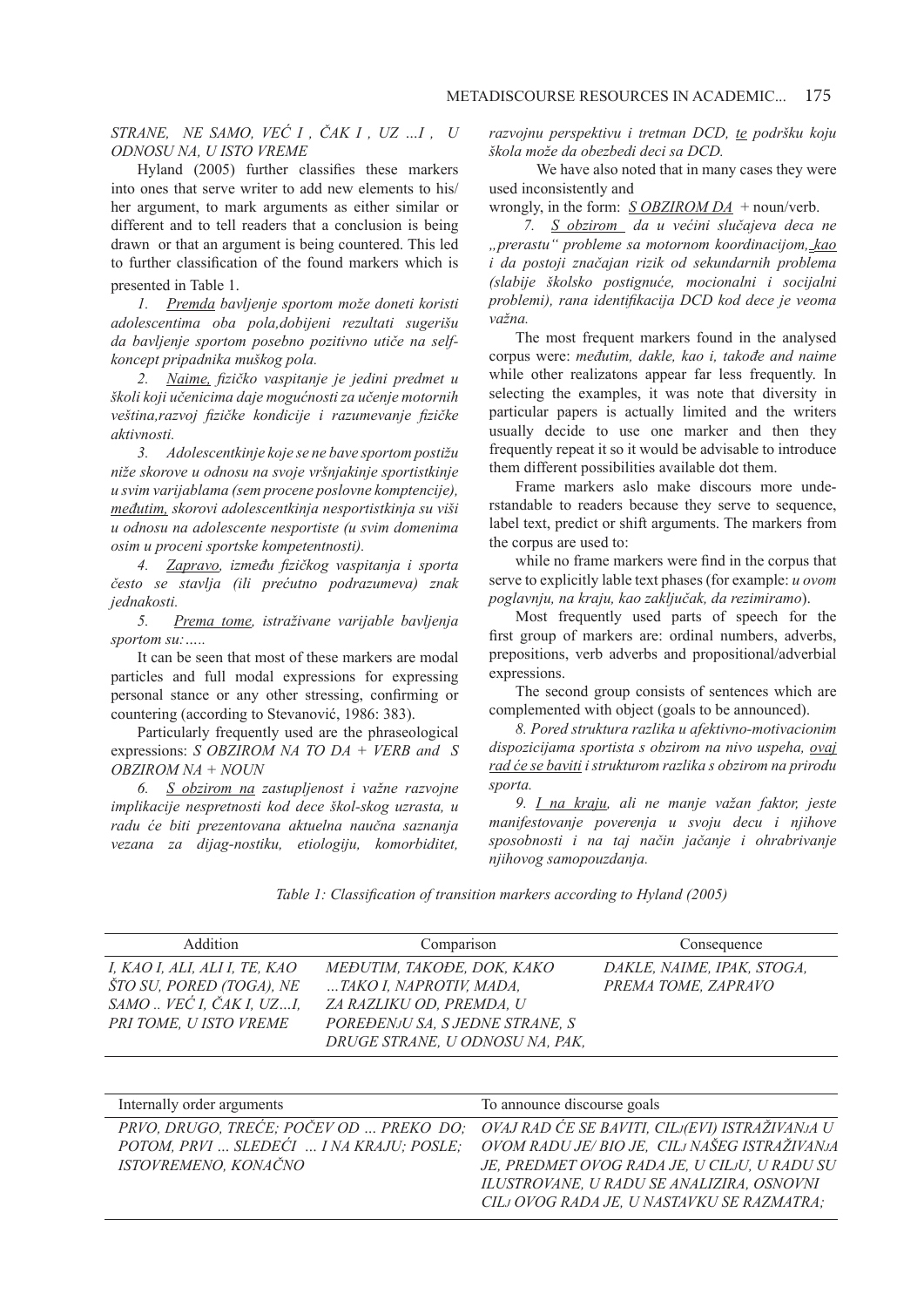# 176 *G. Vekarić*

*10. U nastavku se razmatra statistička značajnost dobijenih razlika između adolescenata i adolescentkinja u zavisnosti od bavljenja sportom (Tabela 2).* 

*11. Prvi korak je verbalno i/ili neverbalno ohrabrivanje deteta da se zainteresuje za sport i u njega uključi. Sledeći korak je uključivanje roditelja u samu aktivnost dece (porodične šetnje, upoznavanje dece sa određenim sportovima, zajedničkaigra loptom, ili pomoć u tome).*

Endophoric markers help readers to easily detect propositional content by rephrasing the earlier material or announce something yet to come. They guide readers through the discussion in order to reach a preferred interpretation of discourse. In the elaborated corpus, they are most often used to directly indicate visual part of the text, such as tables, charts or graphs, so these markers are realized by the following propositional-case constructions, phrases and clauses:

*IZ TABELE SE VIDI; U TABELI SU PRIKAZANI; NA OSNOVU TABELE MOŽE SE ZAKLjUČITI/ KONSTATOVATI/PRETPOSTAVITI; U TABELI, NA OSNOVU TABELE; KAO ŠTO SE IZ POMENUTE TABELE VIDI, PODACI DATI U GRAFIKONIMA, SA SLIKA …. VIDIMO, PREZENTOVANI NA SLICI, (TABELA 1), REZULTATI PRIKAZANI U TABELI... , IZ TABELE ..., UVIDOM U TABELU 2 I SLIKU 2, PREDSTAVLjENI SU U TABELI 1.12.* 

*12. Rezultati dati u tabeli 2 ukazuju da se četiri ispitivana poduzorka statistički značajno razlikuju.* 

*13. Osnovni parametri koji opisuju uzorak ispitanih sportista prezentovani su u tabeli 1. Kao što se iz pomenute tabele vidi, svi sportisti su svrstani u tri subuzorka imajući u vidu prirodu sporta kojim se bave.*

*14. Podaci koji se odnose na zanimanje i obrazovanje roditelja (tabela 2) u skladu su sa podacima datim u grafikonima 2 i 3, jer se najveći procenat očeva i majki mladih sportista Srbije bavi stručnim i umetničkim zanimanjima.*

*15. Međutim, uvidom u tabelu 2 i sliku 2, uočavamo da su sportistkinje u poređenju sa vršnjakinjama nesportistkinjama usvojile i više pozitivnih, tradicionalno femininih atributa.* 

Evidentials are "metalinguistic representations of an idea from another source" (Thomas and Hawes, 1994 in Hyland, 2005:51). They establish an authorial command of the paper subject, and in scientific papers they include references of certain discourse community that supports arguments provided by the author.

In our corpus the authors refer to sources by:

• stating authors name in brackets, followed by year of publishing and/or page number.

*16. Međutim, nije nađena značajna razlika između sportista nacionalnog ranga ipreostale dve kategorije (Williams & Parkin, 1980, prema Cox, 2005).*

• stating in brackets ordinal number of the reference attributed by the he writer

*17. Na osnovu sinteze postojećih saznanja* 

*[5,7,8,31,35,37,40,41,46] manifestacije DCD u školskom ambijentu mogu se grupisati u nekoliko kategorija.* 

• by attributing authors whose results, models, classification etc. are used*: PREMA [name], PO SHVATANjU [name], POJEDINI AUTORI SMATRAJU [name], NA OSNOVU RANIJIH ISTRAŽIVANjA [name], PREMA PREGLEDIMA SAČINjENIM U LITERATURI [name]*

*18. Grejem (Graham, 2001) ističe da takmičenje u fizičkom vaspitanju izlže manje sposobne učenike većem pritisku.*

*19. Zanimljivi su rezultati novijeg istraživanja koje je sproveo Karlson sa saradnicima (Carlson, Scott, Planty & Thompson, 2005).*

The analysed papers contained many different examples of credibility appeals, showing that authors know the conventions of clearly stating and stressing everything that was taken from other authors. It should be added that different style of citation is often prescribed by journals that publish such papers. However, there were no examples of direct quotations.

Code glosses represent writers anticipation about reader's knowledge. In this corpus they most often have function of connection of sentence elements, by explaining. They are*: NA PRIMER, PRIMERA RADI , KAO PRIMER, TAKO NA PRIMER, TO ZNAČI, ODNOSNO, DRUGIM REČIMA, ILI BOLjE REČENO, I DRUGI, U STVARI,* and often they are in form of abbraviatons*: TJ., TZV., ITD., NPR,* or acronims for various questionnaires, research instruments or variables *(MOP, GTR).*

*20. Drugim rečima, bavljenje sportom je više povezano sa procenom sportske kompetentnosti nego fizičkog izgleda.*

Rhetorical devices used by writers to anticipate readers' comments, to express academic politeness, solidarity and to respond to a potential dialogue with readers are considered interactional dimension of Metadiscourse.

Hedges, which in English languate rank amont the most used resoruces (Hyland, 2005:130) are the devices that Vande Kopple claims are used by the text authors to express doubts and concern regarding the objective accuracy and truth of the content they present (Blagojević, 2008:80). Thus, he leaves some space to his/ her readers to judge the truthfulness of the proposition and avoids imposing his/her own opinion which could also be considered a kind of academic politeness.

In this material, hedges are realized in great number of different realizations which can be grouped as follows:

1. adverbs and adverbial predicates: *OKO, RELATIVNO, ČESTO, VEROVATNO, MOGUĆE JE, OBIČNO, GENERALNO, POTREBNO JE*

2. epistemic adjectives: ČEST, MOGUĆ, IZVESTAN

3. epistemic performative verbs: *UKAZIVATI, SUGERISATI, PRETPOSTAVITI, UPUĆIVATI*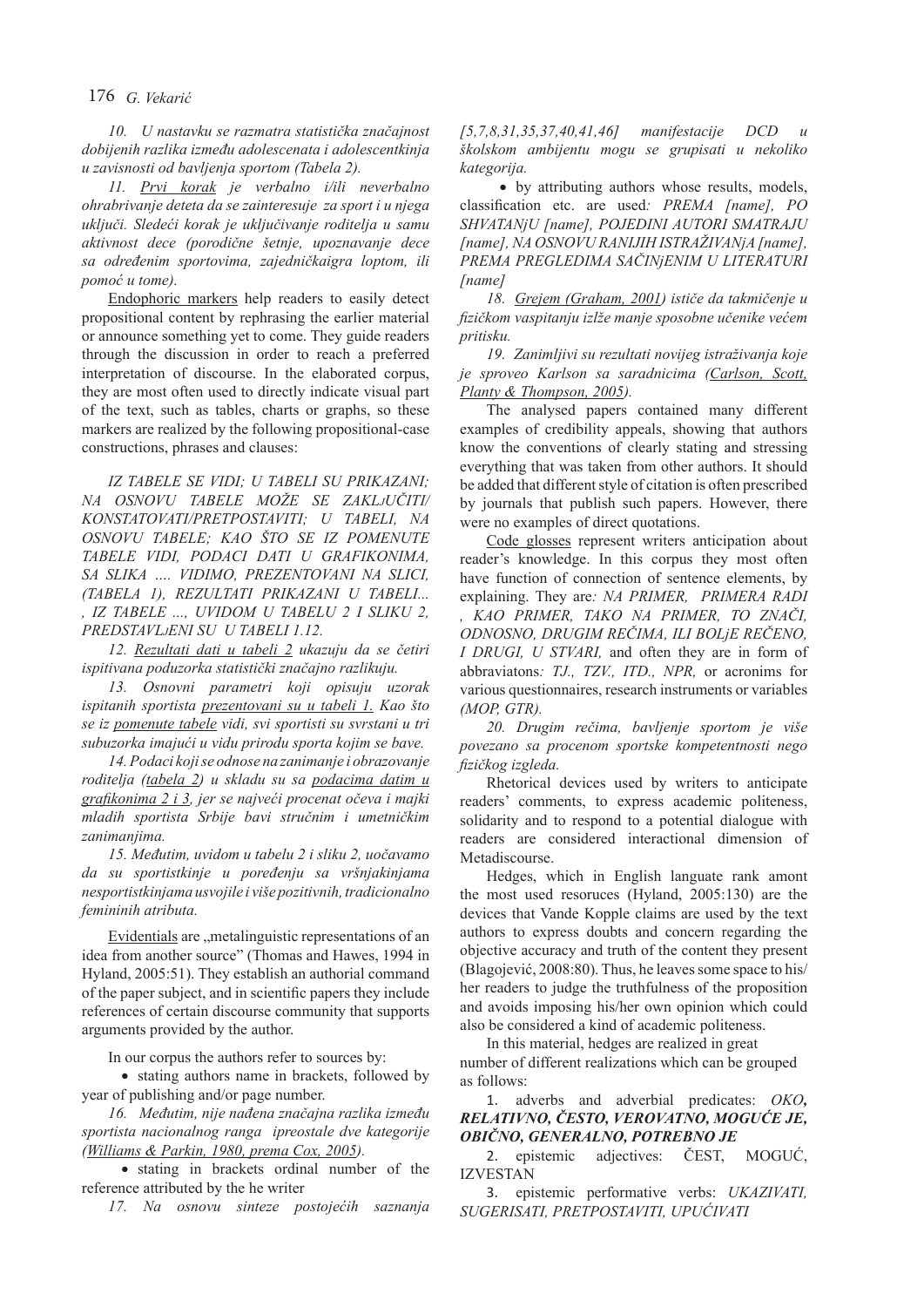4. phrases (noun, adjective and adverb): *GENERALNO GLEDANO, U NAJVEĆOJ MERI, U CELINI, U VEĆINI SLUČAJEVA, MANjE ILI VIŠE, NEŠTO VIŠE, NEŠTO SLABIJI, PREMA NAŠEM MIŠLjENjU*

5. epistemic modal verbs: ТREBATI and *MOĆI*

6. conditional clauses

The most represented category are modal verbs with the verb "should" требати appearing either as complex verb predicate ( $\tau$ pe $\delta a$  + infinitive) or in potential, while the epistemic verb "can" моћи appears as:

1. complex verb predicate in present tense:

- with *DA* + present: *MOŽE DA BUDE*

 - with a non-finite infinitive: *MOŽE SE OBRAZLOŽITI / OBJASNITI / ZAKLjUČITI / RAZUMETI / (PO)SMATRATI/ IZVESTI ZAKLjUČAK /PRETPOSTAVITI /OČEKIVATI / DOKAZATI /NAĆI /PRENETI; MOGU SE OBJASNITI/ UPUĆIVATI/ POSMATRATI/ POVEZATI/ RAZVRSTATI*

 **- finite ifinitive:** *MOGU SUGERISATI / UTICATI / POKAZATI / DOPRINETI; MOŽE IMATI / POSLUŽITI*

 2. complex verb predicate in perfect tense: *MOGLO SE OČEKIVATI*

3. complex verb predicate in potential:

 - in non-finite form: *MOGLO BI SE REĆI / SUGERISATI / OBJASNITI* or

• finite form: *TO BI MOGAO BITI, MOGLO BI DA BUDE***.** 

*21. Generalno gledano, dobra nastavna praksa podrazumeva planiranje i realizaciju takmičarskih aktivnosti koje naglašavaju samonapredovanje, učestvovanje, fer-plej i saradnju.* 

*22. Rezultati retrospektivnih i longitudinalnih studija ukazuju na povezanost DCD i sledećih faktora: mala gestacijska starost (manje od 28-29 nedelja), niska telesna težina na rođenju, porođaj praćen komplikacijama, žutica, respiratorni problemi, hipoksija, komplikacije u trudnoći [16,18].*

*23. Moguće je da za adolescente nesportiste, uspešnost u sportskom domenu nije toliko važna, pa onda svoje opšte samopoštovanje vezuju za kompetentnost u drugim domenima, npr. poslovnu kompetentnost i kontrolu ponašanja.*

*24. Može se pretpostaviti, da su devojke koje su se opredelile za studiranje na Fakultetu sporta i fizičkog vežbanja, dodatnim ulaganjem napora razvile svoj opšti motiv postignuća angažovanjem u oblasti sporta i fizičkog vežbanja pre upisa na fakultet, reagujući na odnos šireg društvenog okruženja prema angažovanju pripadnica ženskog pola u toj oblasti.*

*25. Uopšteno govoreći, naš krajnji cilj je da kroz potvrđivanje veze između porodice i sporta, još jednom rasvetlimo ulogu i značaj porodice, pre svega roditelja u procesu opredeljivanja za sport, kao i u procesu kontinuiranog bavljenja istim, a sve radi stvaranja povoljnije društvene klime u kojoj će njeni pozitivni uticaji biti prepoznati, vrednovani i ohrabrivani.*

*26. Oko 96.6% anketiranih sportista izjavljuje da* 

*roditelji podržavaju njihovo bavljenje sportom, da ih podstiču i ohrabruju i da im uporedo sa ekonomskom pružaju snažnu psihološku podršku.*

Boosters are those elements that enable writer to close down alternatives, reject conflicting views and express doubtless certainty in one's own results and stances. Their usage strengthens an argument to enable readers to make the same conclusions as the writer.

These markers appeared in the corpus as

1. adverbs used as verb/noun modifiers: *ZNAČAJNO, IZRIČITO, POSEBNO, POUZDANO, PRILIČNO, JASNO, EKSPLICITNO, OČIGLEDNO, DOSLEDNO, NARAVNO.*

2. adjectives: *SNAŽAN, POSEBAN*

*27. Njih izričito više karakteriše takmičarski duh (F=51.43, p<0001), orijentacija na postignuće i moralnost.* 

*28. Posebnu pažnju zavređuju novija istraživanja o recipročnoj povezanosti fizičkog self-koncepta i fizičkog vežbanja koja se baziraju na primeni »modela recipročnih efekata« (Reciprocal effects model – REM) koji je primarno postavljen u domenu akademskog selfkoncepta.*

Attitude markers, used by the authors to express their surprise, agreement or frustration, in our material were manifested only in three realization of nonfinite adverbial constructions: *ZANIMLjIVO JE, IZNENAĐUJUĆE JE, INTERESANTNO JE.*

*29. Interesantno je napomenuti da čak i u istraživanjima samovrednovanja kod talentovanih adolescenata, procena fizičkog izgleda igra značajnu ulogu u opštem samovrednovanju, uz socijalnu prihvaćenost i školsku kompetentnost (Hoge & McSheffrey, 1991; Rudasill &Callahan, 2008).*

*30. Ono što je zanimljivo jeste rezultat kanoničke diskriminativne analize koji sugeriše da se vrhunski sportisti od prosečnih razlikuju na osnovu varijabli ekstraverzije, sportskog samopouzdanja, somatske anksioznosti i neuroticizma, što je u skladu sa očekivanim, međutim, ono što nije očekivano je činjenica u vezi izraženosti ovih dimenzija.*

Self mention markers, which express the degree of author presence in the text are mostly expressed by first-person pronouns (singular and plural) and possessive adjectives. In the analysed material, in line with the recent writing conventions that featured Serbian academic discourse, only one first-person plural pronoun was found, which indicates that Serbian authors continue to avoid self-representation. The elements used in our corpus to suggest author presence are:

• first-person plural possessive adjective "our" *NAŠ* аs fоr example:

*31. U našoj sredini, rezultati istraživanja motiva postignuća budućih nastavnika, objavljeni su još početkom osamdesetih godina prošlog veka (Lazarević i Sinđeli*ć, 1984).

• by using verbs of thinking and opinion, perception, speaking and feeling in the first-person plural (in present, past and future): SMATRATI, MISLITI,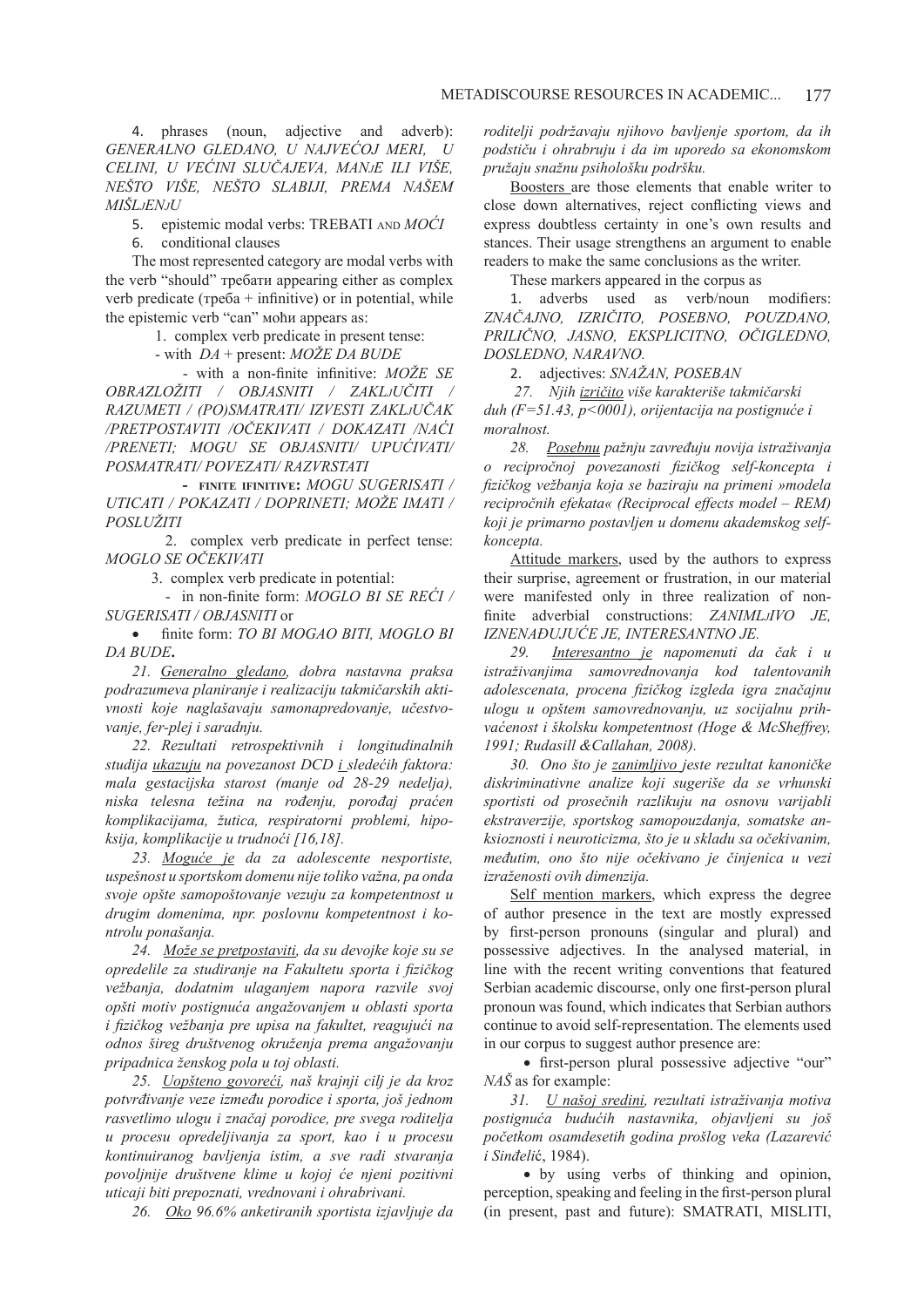# ŽELETI, OČEKIVATI, UOČAVATI, SPOMENUTI, **NADATI SE**

*32. Spomenućemo i obrazovnu strukturu roditelja naših ispitanika da bi smo preciznije odredili okvir važenja naših nalaza s obziromna ovu karakteristiku porodične sredine koja je relevantna za razvo.j*

*33. Međutim, mi smo želeli da ispitamo da li se devojke i mladići, budući nastavnici fizičkog vaspitanja, razlikuju u pogledu karakteristika motiva postignuća, s obzirom na to da se radi o mladima koji su orijentisani na sport i fizičko vežbanje u pogledu kojih u našoj kulturi postoje različitaočekivanja vezana za pol.*

*34. Mislimo da se objašnjenje nepodudarnosti rezultata ova dva istraživanja može naći u razlikama između uzoraka.* 

*35. S obzirom na to da su se ispoljile razlike među polovima u pogledu izraženosti motiva postignuća, smatrali smo da je potrebno ispitati i prirodu razlika u samoj strukturi, posmatrano preko četiri komponente motiva postignuća.* 

*36. Imajući u vidu rezultate dosadašnjih istraživanja, pretpostavili smo da je uticaj porodice na formiranje potrebe za bavljenjem sportom, na prirodu i stepen angažovanja, orijentaciju na postignuće u sportu, ključan.*

Engagement markers enable authors to address readers as participants in argument presentation by the usage of pronouns that refer to readers ("you" ви, inclusive "us" ми), imperative, questions, references to common meaning. They are very important for realization of those rhetorical aims that refer to connection to their readers. The analysed corpus featured only two realizations of inclusive "us" *mi* and eight questions but only in four of the analysed papers:

*37. Sportsko samopouzdanje nam govori o tome koliko sportista veruje u sebe i svoje sposobnosti, kako procenjuje sebe u odnosu na druge i koliko je realan u toj proceni.*

*38. Postavlja se pitanje da li je takmičenje u fizičkom vaspitanju uvek pedagoški opravdano? Ili bolje rečeno, kada je opravdano? Da li je takmičenje samo po sebi dobro ili loše? Kakva je uloga nastavnika fizičkog vaspitanja ukreiranju podsticajnog takmičarskog ambijenta?*

*39. Prvo pitanje je: postoji li razlika u afektivnomotivacionim dispozicijama sportista s obzirom na vrstu (plivanje, rvanje, veslanje) i prirodu (ciklični i aciklični) sporta kojom se bave i nivo uspešnosti (vrhunski, prosečni). Drugo pitanje, možda čak i važnije od prethodnog, glasi: koja je struktura razlika u afektivnomotivacionim dispozicijama sportista s obzirom na nivo uspešnosti i prirodu sporta kojim se bave.*

The results obtained in this corpus, indicated that, writers on the whole prefer interactive to interactional metadiscourse, which suggests that they understand importance of explaining their steps in the process of argumentation, to emphasise their arguments and reject any ungrounded interpretations of vague ideas in order to ensure successful communication with their readers. The most diverse interactive resources by far were transition markers which appeared in 42 different language structures. this shows that writers are aware that text elements need cohesive link by which the writers help readers to easily comprehend complex and expert content of their papers. Similar diversity appears also with evidentials which can lead to a conclusion that the national journals where these papers were published do not have strict standards as those in technical sciences (Jelić, 2010:58). Interdisciplinarity of texts, which contain many accompanying tables, graphs and charts, in my opinion, caused that even endophoric markers appear in great number of different realizations which surely contributes to better connect visually displayed information with textual elements.

In compliance with the findings of other authors (Blagojević, 2008:210; Hyland, 2005:133) even in this corpus, interactional metadiscourse was most represented by hedges. However, most of the hedges by majority of authors are realized by usage of either performative verb *ukazivati* or modal verb *moći*, while the remaining forms are employed in four cases at most in the entire corpus. It can be concluded that Serbian authors mostly use these markers to signal that they are not fully ready to grant for the presented results. Compared to these markers, surprisingly, significantly lower number boosters appeared, contrary to other authors findings (Hyland, 2005:133), which can lead to a conclusion that authors are less direct in stating their arguments. The least represented markers of interactional metadiscourse dimension in this corpus were attitude markers, realized only by three constructions.

Hyland (2005:150), however, observed that those markers were far less represented in natural sciences than in social sciences. Even this can be explained by interdisciplianrity of psychology of sport where the authors stress generalizations supported by quantitative methods, to present their claims. Similarly, self mention are never realized by employment of first-person singular pronoun, in line with the attitude that has dominated Serbian academic community for several decades resulting from the functional styles theory according to which stressing subjectivity is considered atypical for scientific functional style and therefore they tend to make their writing impersonal or occasionally use first-person plural pronoun, as the case is with the authors from this corpus. Still, the first-person plural pronoun appears to a limited extent within the category of engagement markers and is used to help guide the reader through arguments towards target interpretation.

#### **CONCLUSION**

This paper indicates to diversity of resources Serbian language possesses which can have rhetorical functions of metadiscourse elements, but it is limited to qualitative analysis only. Although this analysis provides an extensive overview of markers diversity, it should be underlined that without an in-depth quantitative analysis it cannot be precisely established how often, in fact,